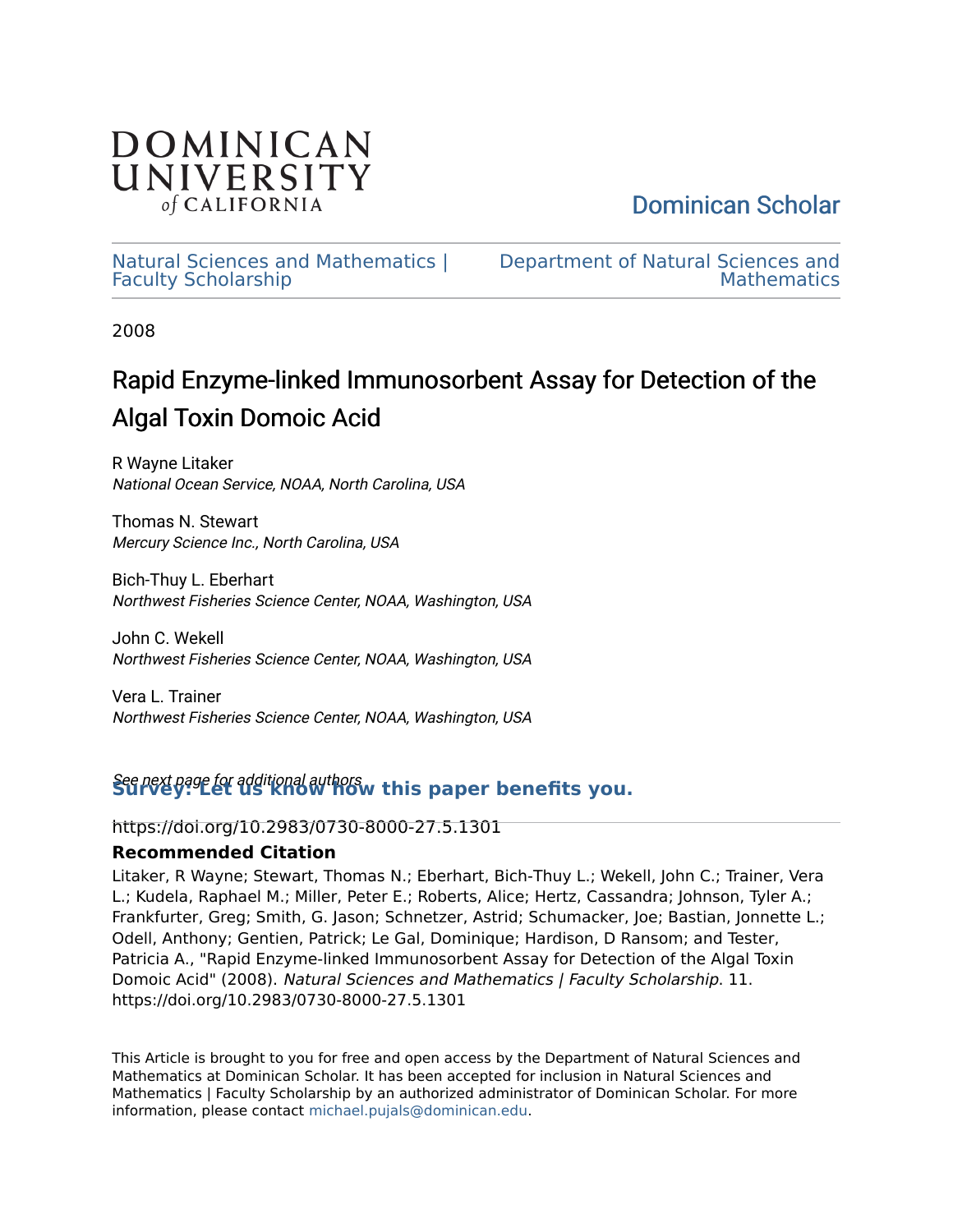## **Authors**

R Wayne Litaker, Thomas N. Stewart, Bich-Thuy L. Eberhart, John C. Wekell, Vera L. Trainer, Raphael M. Kudela, Peter E. Miller, Alice Roberts, Cassandra Hertz, Tyler A. Johnson, Greg Frankfurter, G. Jason Smith, Astrid Schnetzer, Joe Schumacker, Jonnette L. Bastian, Anthony Odell, Patrick Gentien, Dominique Le Gal, D Ransom Hardison, and Patricia A. Tester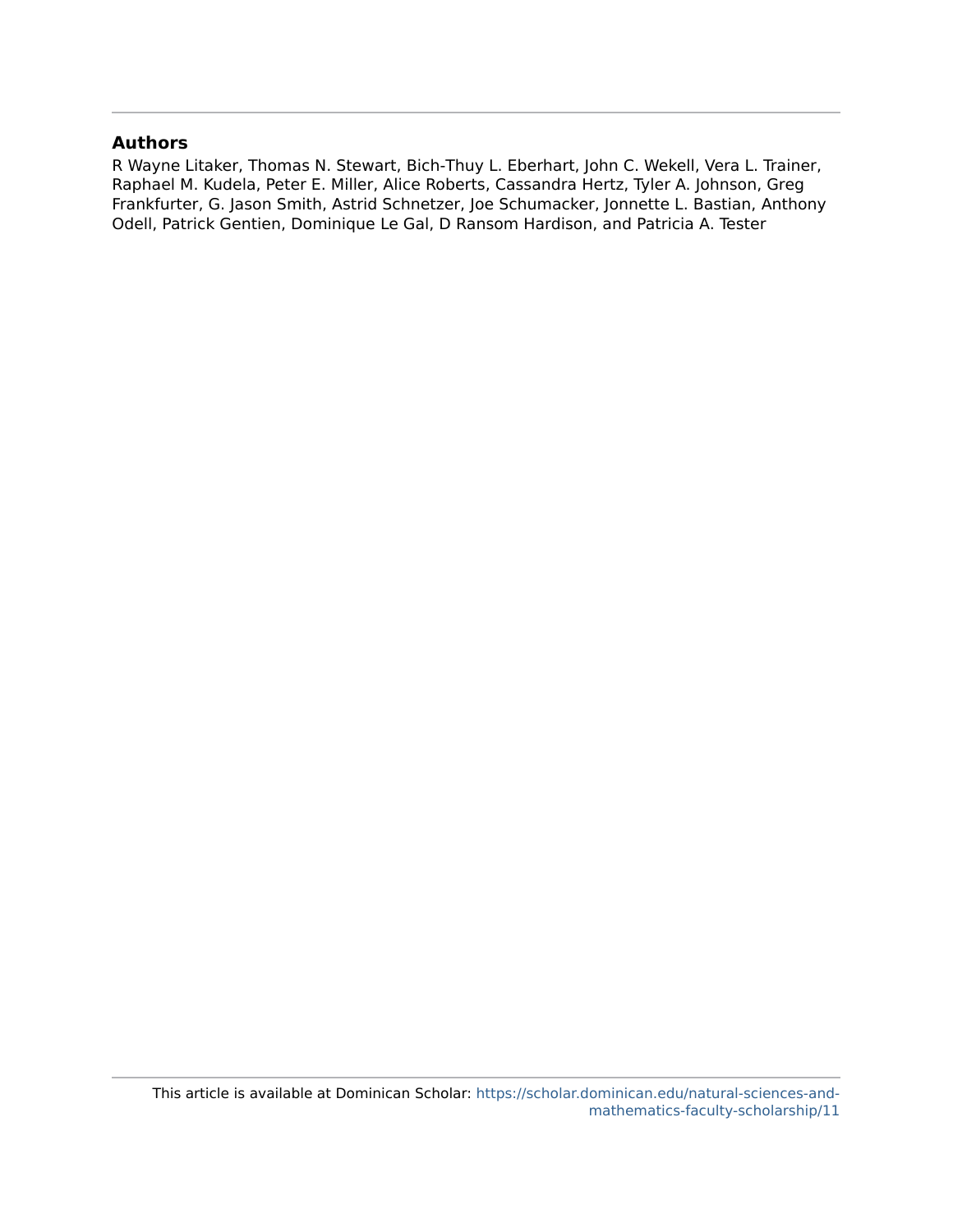## RAPID ENZYME-LINKED IMMUNOSORBENT ASSAY FOR DETECTION OF THE ALGAL TOXIN DOMOIC ACID

### R. WAYNE LITAKER,<sup>1</sup>\* THOMAS N. STEWART,<sup>2</sup> BICH-THUY L. EBERHART,<sup>3</sup> JOHN C. WEKELL, $^3$  VERA L. TRAINER, $^3$  RAPHAEL M. KUDELA, $^4$  PETER E. MILLER, $^4$ ALICE ROBERTS,<sup>4</sup> CASSANDRA HERTZ,<sup>4</sup> TYLER A. JOHNSON,<sup>4</sup> GREG FRANKFURTER,<sup>5</sup> G. JASON SMITH,<sup>5</sup> ASTRID SCHNETZER,<sup>6</sup> JOE SCHUMACKER,<sup>7</sup> JONNETTE L. BASTIAN,<sup>7</sup> ANTHONY ODELL, $^8$  PATRICK GENTIEN, $^9$  DOMINIQUE LE GAL, $^{10}$  D. RANSOM HARDISON $^1$ AND PATRICIA A. TESTER<sup>1</sup>

<sup>1</sup>National Ocean Service, NOAA, 101 Pivers Island Road, Beaufort, North Carolina 28516; <sup>2</sup>Mercury Science Inc., 2801 Blue Ridge Road, Suite G-70, Raleigh, North Carolina 27607; <sup>3</sup>Northwest Fisheries Science Center, NOAA, 2725 Montlake Boulevard East, Seattle, Washington 98112; <sup>4</sup>Ocean Sciences & Institute for Marine Sciences, University of California Santa Cruz, 1156 High Street, Santa Cruz, California 95064; <sup>5</sup>Moss Landing Marine Laboratories, 8272 Moss Landing Rd, Moss Landing, California 95039; <sup>6</sup>Department of Biological Sciences, University of Southern California, 3616 Trousdale Parkway, AHF 301, Los Angeles, California 90089; <sup>7</sup>Quinault Indian Nation, Division of Natural Resources, Department of Fisheries, 1214 Aalis Drive Bldg C, Taholah, Washington. 98587; 8 Olympic Region Harmful Algal Bloom Partnership, 14 North Shore Place, Hoquiam, Washington 98550; 9 IFREMER- Centre de Brest, DYNECO, Pointe du Diable, BP 70, 29280 Plouzane, France;  $10$ IFREMER, 13 Rue Kerose, 29900 Concarneau, France

ABSTRACT Domoic acid (DA) is a potent toxin produced by bloom-forming phytoplankton in the genus Pseudo-nitzschia, which is responsible for causing amnesic shellfish poisoning (ASP) in humans. ASP symptoms include vomiting, diarrhea, and in more severe cases confusion, loss of memory, disorientation, and even coma or death. This paper describes the development and validation of a rapid, sensitive, enzyme linked immunosorbent assay test kit for detecting DA using a monoclonal antibody. The assay gives equivalent results to those obtained using standard high performance liquid chromatography, fluorenylmethoxycarbonyl high performance liquid chromatography, or liquid chromatography—mass spectrometry methods. It has a linear range from 0.1–3 ppb and was used successfully to measure DA in razor clams, mussels, scallops, and phytoplankton. The assay requires approximately 1.5 h to complete and has a standard 96-well format where each strip of eight wells is removable and can be stored at 4°C until needed. The first two wells of each strip serve as an internal control eliminating the need to run a standard curve. This allows as few as 3 or as many as 36 duplicate samples to be run at a time enabling real-time sample processing and limiting degradation of DA, which can occur during storage. There was minimal cross-reactivity in this assay with glutamine, glutamic acid, kainic acid, epi- or iso-DA. This accurate, rapid, cost-effective, assay offers environmental managers and public health officials an effective tool for monitoring DA concentrations in environment samples.

KEY WORDS: ASP, domoic acid poisoning, ELISA, mussels, scallops, razor clams, test kit

#### INTRODUCTION

Domoic acid (DA) is a potent toxin produced by bloomforming phytoplankton in the genus Pseudo-nitzschia (Fig. 1). It is a glutamate analog, which acts as a potent excitatory neurotransmitter and causes amnesic shellfish poisoning (ASP) in humans (Quilliam & Wright 1989, Quilliam et al. 1989b, Wright et al. 1989). Symptoms include vomiting, diarrhea, and in more severe cases confusion, loss of memory, disorientation, and even death. As a tricarboxylic acid, fully ionized at seawater pH, DA can behave as a potent trace metal ligand (Rue & Bruland 2001, Wells et al. 2005). DA can bioaccumulate and rapidly transvectors throughout the food chain via clams, mussels, crabs, filter feeding fish, and other organisms (Horner & Postel 1993, Scallet et al. 2005, Vigilant & Silver 2007). DA poisoning was first recognized after a lethal event on Prince Edward Island, Canada in 1987 (Wright et al. 1989). Since that time, a number of toxic events have occurred on the United States west coast where DA has been shown to commonly accumulate in the edible parts of razor clams (Siliqua patula), mussels (Mytilus californianus or edulis), and Dungeness crabs (*Cancer magister*) (Wekell et al. 1994, Horner et al. 1997). High levels of DA in razor clams in Oregon and Washington are responsible for beach closures that can last for more than a year. Losses of more than \$20 million annually result from these closures caused by lost tourism and reduced recreational and commercial and tribal clam harvests (Adams et al. 2000). DA has also been implicated in the death and illness of brown pelicans (Pelecanus occidentalis) and Brandt's cormorants (Phalacrocorax penicillatus) (Fritz et al. 1992, Work et al. 1993), California sea lions (Zalophus californianus) (Scholin et al. 2000, Trainer et al. 2000, Brodie et al. 2006), sea otters (Enhydra lutris) (Kreuder et al. 2003), and possibly whales (Lefebvre et al. 2002).

The regulatory method for DA detection sanctioned by the Interstate Shellfish Sanitation Conference (Quilliam et al. 1989a, Quilliam et al. 1995) is a high performance liquid chromatography (HPLC) assay (Quilliam et al. 1991, Hatfield \*Corresponding author. E-mail: wayne.litaker@noaa.gov et al. 1994). Though accurate, these analyses are generally run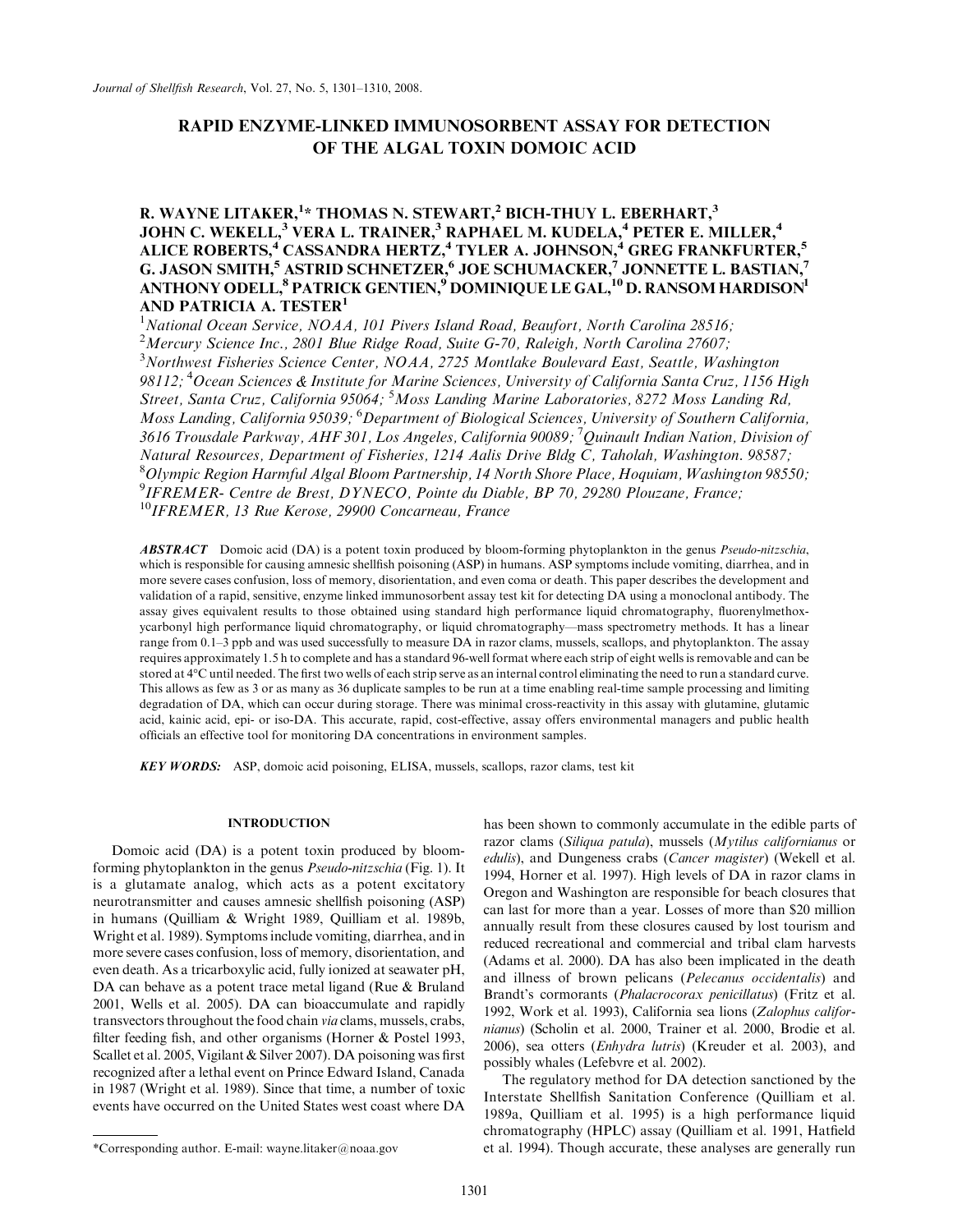by centralized state facilities with results typically not available for 3–14 days after the samples are collected. In more remote communities, many of which depend heavily on subsistence clam harvests, these long delays and the costs of sample analysis

Domoic Acid



Figure 1. Structure of domoic acid, the isomers epi-domoic acid, isodomoic acid, and two analogues kainic acid and glutamic acid.

are causes for public health concern. The average cost of approximately \$100 per sample limits the number of samples that can be analyzed (Harold Rourk, WA State Department of Health, pers. comm.). Resource managers in coastal communities have expressed their desire for a cost-effective method for rapid and accurate determination of DA concentrations in shellfish and phytoplankton samples. This paper describes the development and optimization of a robust monoclonal antibody based enzyme-linked immunosorbent assay (ELISA) test kit for DA that will meet management needs for rapid detection of DA in environmental samples.

#### MATERIALS AND METHODS

#### Assay Kit Overview

The DA assay kit was developed jointly by NOAA's National Centers for Coastal Ocean Science, National Ocean Service, and the Northwest Fisheries Science Center, together with an industry partner Mercury Science, Inc., Durham, NC (NOAA/MSI). It was designed as a sequential competitive enzyme linked immunosorbent assay (ELISA) utilizing a high avidity monoclonal antibody (mAb) to DA to ensure assay specificity and consistency across production lots. In the current format, a fixed number of anti-DA mAb binding sites are incubated with dissolved DA in the sample followed by the addition of a DA—horseradish peroxidase (HRP) conjugate. As these binding events occur, the anti-DA mAb molecules are simultaneously captured by antimouse antibodies affixed to the surface of the microtiter plate wells. Subsequent HRP derived color development, readable on standard microplate readers, was inversely proportional to the concentration of DA in the sample matrix. The assay reagents were titrated so that the amount of mAb and the DA–HRP conjugate added produced a maximal absorbance signal of 3 absorbance units when no DA was present. The implementation of this ELISA system required the development and validation of two essential reagents, a high avidity monoclonal antibody to DA and a stable DA-HRP conjugate recognized by the same mAb.

#### Production of the Anti-Domoic Acid Antibody

Domoic acid (Sigma-Aldrich, St. Louis, MO), was conjugated with bovine serum albumin (BSA) using dicyclohexyl carbodiimide and N-hydroxysuccinimide by a two-step synthetic pathway (Adamczyk et al. 1994). Ten mice were immunized with the DA-BSA immunogen. Serum titers were determined five days after each boost. A fusion was performed on the three mice that showed the greatest response. Hybridoma cell lines and monoclonal antibody production was performed according to the method of Fenderson et al. (1984). The 10 clones with highest affinity mAbs were selected for further growth and their affinity to DA was compared. The most sensitive clone was ultimately selected as the primary mAb for use in the assay development.

#### DA-HRP Conjugate

Domoic acid (Sigma) was cross-linked to horseradish peroxidase (HRP) using the procedure of Yoon et al. (1993). The reagent was tested for stability and was used to screen for high affinity mAbs after the fusion and for assay development.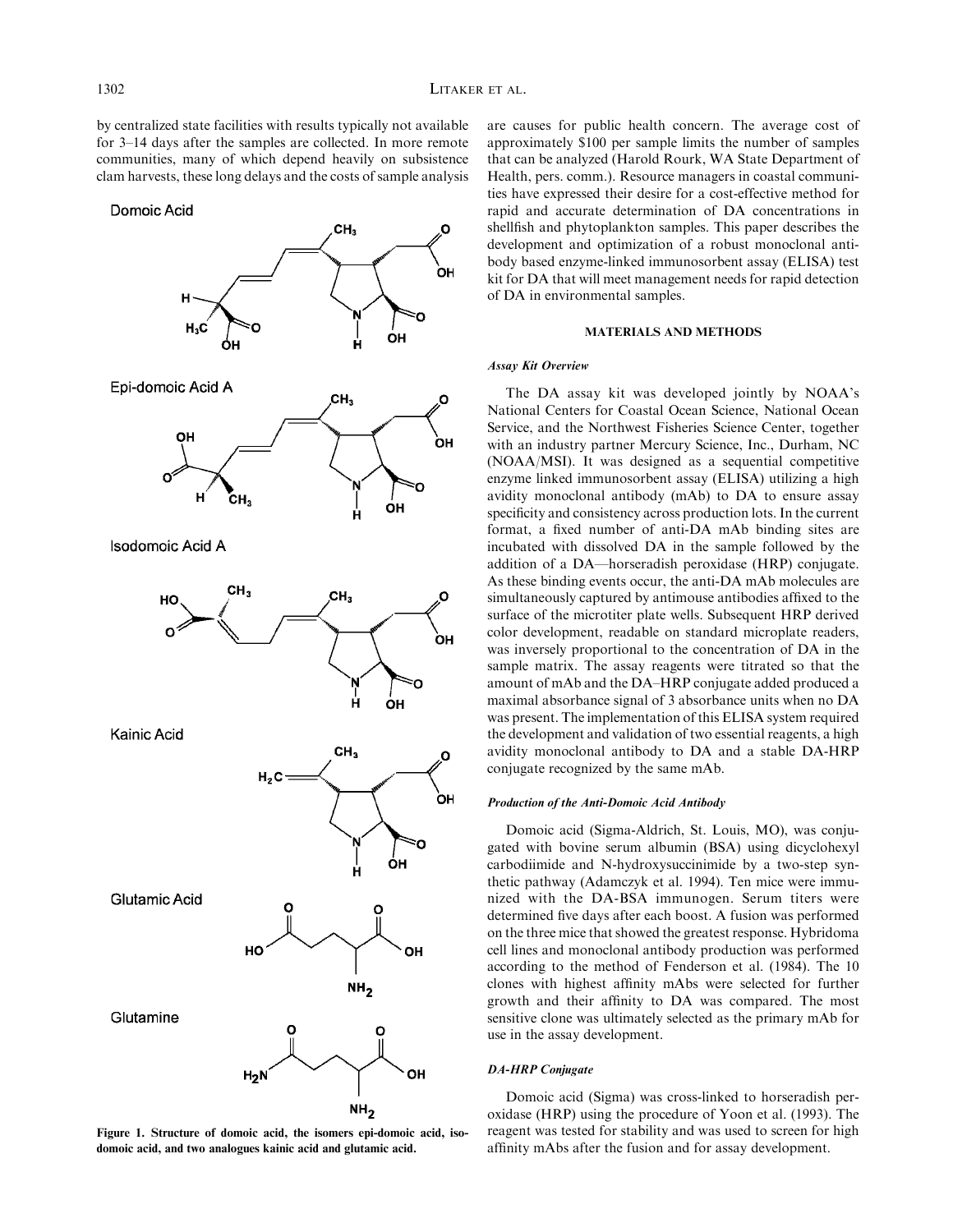#### Domoic Acid Standards

The DA standards used to calibrate the assay were purchased from the Certified Reference Materials Program at the National Research Council of Canada Institute for Marine Biosciences (Halifax, Nova Scotia, Canada).

#### Assay Calibration

A series of dose response curves using varying amounts of antibody and DA-HRP were performed to optimize the assay sensitivity. The optimal assay conditions were found to have an effective linear range from approximately 0.1–3.0 ppb. These conditions were used in all the subsequent phases of assay development. The antibody was also tested for cross-reactivity with varying concentrations of kainic acid, glutamine and glutamic acid. These compounds are structurally similar to various portions of DA molecule and have the potential to cross-react with anti-DA mAbs. Glutamine and glutamic acid, in particular, are common in animal tissues, including shellfish.

#### Calculation of the Parameters Needed to Construct an Internal Domoic Acid Standard for Each Well Strip

Using the optimized DA assay, multiple dose response curves were made using the NRC standards diluted to between 0 and 10 ppb  $(1-10 \text{ ng } mL^{-1})$  in the assay reaction buffer. The average response derived from each of the individual response curves was calculated and a dose response curve was generated using a four parameter logit-log curve fitting analysis (Ritchie et al. 1981; Fig. 2). Four parameters were derived from this analysis. This first was  $B_0$ , the maximal signal, which occurred when no sample DA was present (Fig. 3A). The second was B, the signal produced by a known amount of sample DA. The third was the slope of the logistic transformed data [proportional to the linear portion of the sigmoidal curve describing the relationship between the ln sample DA concentration versus signal (B)]. And the fourth was  $ED<sub>50</sub>$ , the DA concentration at the mid point of the slope curve where half the available anti-DA mAbs in the well are bound to DA-HRP (Fig. 3A). Because the concentration ratio of anti-DA antibody and DA–HRP conjugates are standardized within reagent lots, the kinetics of the reaction were fixed between assay runs (assuming constant temperature), such that the slope and  $ED_{50}$  values remain constant. This made it possible to calculate DA concentrations using the four parameter model.

$$
DA concentration = ED_{50}[(B_o/B) - 1]^{-slope}
$$

Because the slope and  $ED_{50}$  are constants, all that was needed to calculate the DA concentrations was an accurate  $B_0$  and the B estimates from individual samples. In the assay, the mean value for  $B_0$  for each strip of wells was determined by adding sample dilution buffer lacking DA to the first two wells in that strip. Duplicate aliquots from each of three extracted samples diluted with sample buffer were then added to the six remaining wells to obtain the B values. Duplicates were run to ensure assay replicability. It should be noted that  $B<sub>o</sub>$  (the maximal value with no DA added) can have noticeable variation between assays depending on differences in temperature and development time as shown in Figure 2A. However, when the B values for each strip are divided by  $B_0$ , the kinetics of the curve become normalized (i.e., replicable between strips and between runs) (see Fig. 2B). In this way the average  $B_0$  values serves as an internal standard that can be used in place of a standard curve provided the variation in the  $B_0$  is not above or below certain limits, which are specified in the calculation software described later.

#### Domoic Acid ELISA Test Kit Procedure

The 96-well assay tray used in the assay contained 12 strips. Each strip of 8 wells could be removed and stored until it was needed. The first two wells of each strip were used as a control (no DA added). The remaining six wells were used to analyze three samples in duplicate. This format provided the flexibility of running anywhere from 3–36 duplicate samples at a time. For unknown sample analysis, extracts were diluted to a final concentration ranging from 0.3–3 to ppb using the sample buffer (phosphate salt solution, pH 7.8, containing casein). For



Figure 2. (A) Representative dose response curves for domoic acid analyzed on different days. It should be noted that  $B<sub>o</sub>$  (the average of the maximal 450 nm absorbance values from the first two wells of a strip to which no DA is added) can vary noticeably between assays depending on differences in ambient temperature and development time. (B) The mean and SD in signal from eight normalized domoic acid dose response curves carried out over the course of several weeks. These data were specifically normalized by dividing each of the resultant absorbance values by B<sub>o</sub>. The result of this normalization process, given that the concentrations of antidomoic acid antibody and HRP-domoic acid conjugate are fixed, is that the resultant curves are replicable between rows and between assays done on different days. The black squares and error bars indicate the mean value at each given domoic acid concentration  $\pm 1$  SD.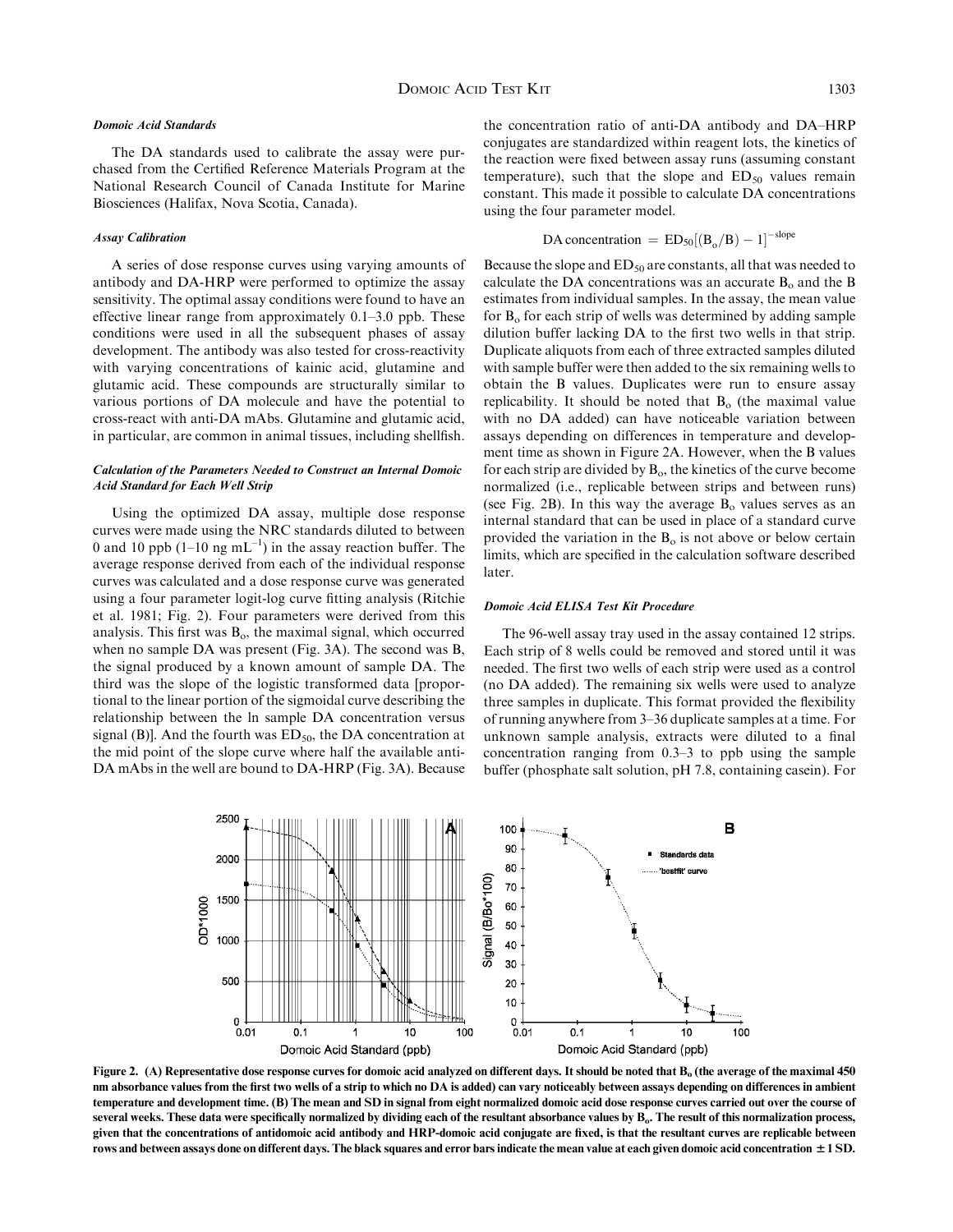

Figure 3. (A) DA concentrations versus the corresponding ELISA absorbance values, which were normalized by dividing by maximal  $(B<sub>o</sub>)$ absorbance value. (B) Log-logit transform of the data shown in Fig. 3A. From this analysis it was possible to calculate the parameters needed to accurately calculate domoic acid concentrations using the ELISA assay. These parameters include  $B_0$ , the maximal absorbance value at 450 nm obtained from the first two wells of a strip to which no free domoic acid is added and B, the 450 nm absorbance value for a given sample, slope of the logit-log transformed data, which were proportional to the linear portion of the sigmoidal curve describing the relationship between the ln DA concentration versus signal (B), and  $ED<sub>50</sub>$ , the mid point of the slope curve where half the available anti-DA mAbs are bound to DA.

clam tissues containing DA, sample dilutions of 1:50 and 1:1000 were typically used. Preliminary tests with razor clam extracts showed that a 25-fold dilution in sample dilution buffer eliminated matrix effects in ELISA analysis.

The assay was initiated by adding 50  $\mu$ L of the anti-DA antibody to each well using a multi channel pipettor. Next, 50  $\mu$ L of the control solution (sample buffer without DA) was added to the first two wells in each row. Duplicate 50  $\mu$ L aliquots from the diluted DA extracts were then added to the remaining wells in each strip and the plate incubated at room temperature for 30 min on an orbital shaker set to vigorously mix the solution in each well (PerkinElmer Waltham, MA 1296–004 DELFIA Plateshake set on high). Vigorous mixing is key to obtaining replicable results from one run to the next. In this step, the bulk of the native DA will bind to available mAbs in proportion to the DA concentration. At the end of the incubation, 50  $\mu$ L of DA HRP conjugate was added to each well and the plate incubated a second time for 30 min at room temperature on an orbital shaker. The DA-HRP will then bind to remaining available mAb sites. After the incubation, the plate was washed three times with wash solution [Tris-HCl buffered salt solution (pH 7.8) containing Tween 20 and sodium azide as a preservative] using a commercial plate washer, making certain the fluid was completely aspirated from all the wells. Alternatively, these washes can be done manually by adding wash solution to wells using a multichannel pipettor and then flicking all fluid from the wells. The manual method may result in slightly higher variability. Next,  $100 \mu L$  of K-Blue TMB substrate (5.5'-tetramethylbenzidine, Neogen Corporation, Lexington, KY) was added to each well. The plate was placed on an orbital shaker for no more than 5 min, or until adequate color development was observed. Color development was terminated by adding 100  $\mu$ L stop solution (1N hydrochloric acid) to each well. The absorbance in each well was measured at 450 nm using a Thermo Ascent MultiSkan plate reader (Thermo Scientific, Waltham, MA). The DA concentrations were determined using the sample  $(B)$  and control  $(B_0)$ absorbances, the original tissue weights, and the volume of 20% or 50% methanol used to extract each sample. The actual calculations were made using a Microsoft Excel work sheet (Microsoft Corporation, Redmond, WA), which incorporates the constants for the four parameter model described above. This worksheet can be downloaded from Stewart (2008). Processing time for this assay was  $\sim$ 1.5 h.

#### Routine Tissue Extraction

In the case of razor clams and scallops, pooled samples of 10–12 individual shellfish were cleaned, and ground to a smooth and uniform homogenate in a commercial blender (Waring model HGBSS56, Torrington, CT). Clams were pooled because previous studies of DA in razor clams from the Washington coast indicated that the coefficient of variation for DA between clams in a population exceeded 100% (Wekell et al. 2002). If the homogenate appeared to be forming a gel caused by unusually high lipid content, an equal weight of water was added and the dilution noted. Approximately 2 g of homogenized tissue were added to a tared 50 mL conical tube and the weight recorded to the nearest 0.01 g. Next, 18 mL of 50% methanol were added and the samples mixed at high speed on a vortex mixer for 2 min. Once the extraction was completed the tubes were spun in a table top centrifuge for 20 min at  $10,000 \times$  g or until a tight pellet and clear supernatant were obtained. If the samples did not clear despite the spinning at high speed, the supernatant was poured into a syringe, then passed through a 0.45  $\mu$ m Millex HA syringe filter (Millipore, Billerica, MA) to remove proteins and other compounds that can form micelles, whereas soluble DA remained in the filtrate. At this point the homogenate was ready for analysis by ELISA and HPLC. If necessary, the sample was stored at 4°C for up to 24 h in an explosion proof refrigerator prior to analysis.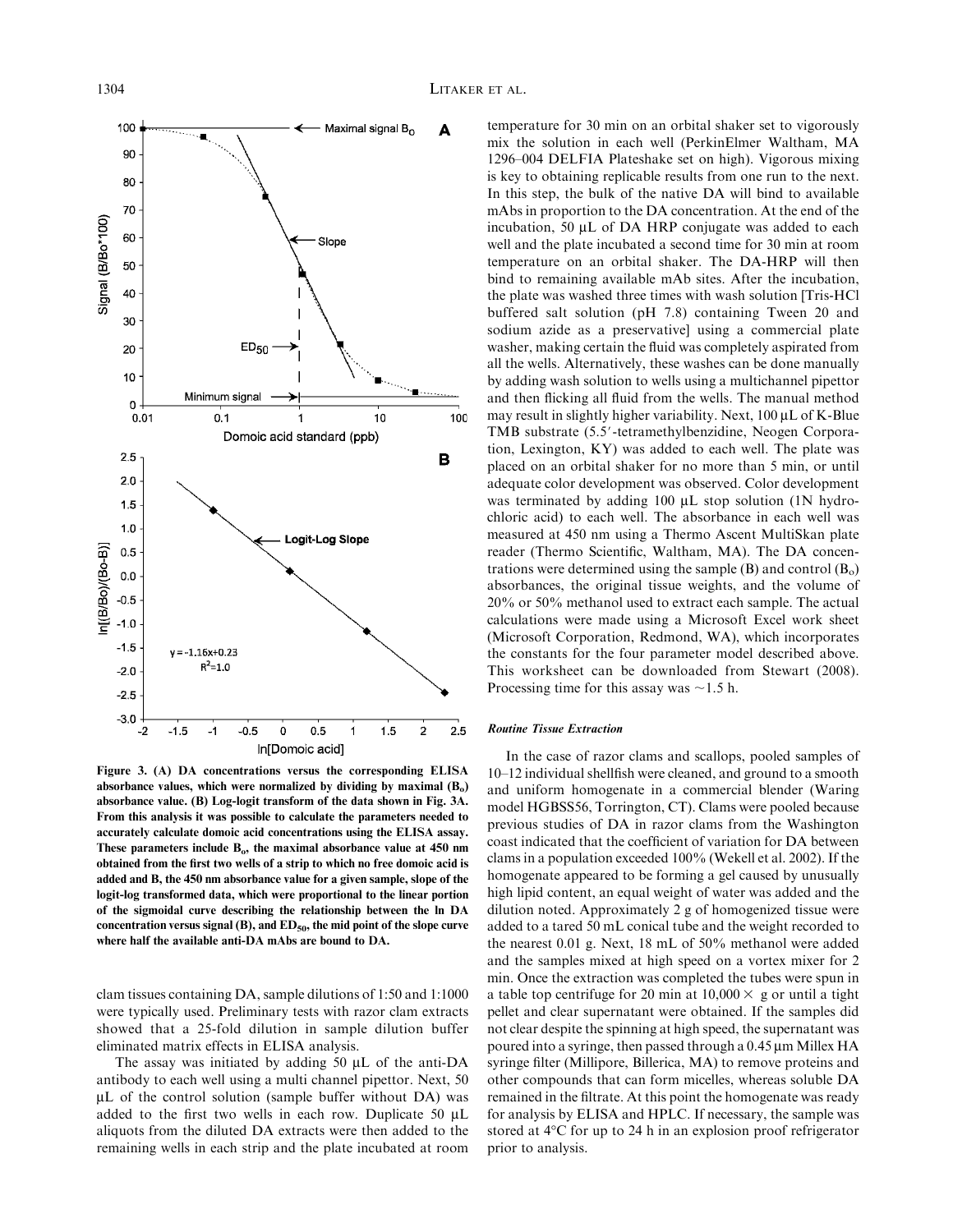#### Phytoplankton Extraction

Approximately 0.1–1.0 L of cultured cells or sea water samples were filtered onto a GF/F filter, which was immediately frozen at  $-80^{\circ}$ C until the filter could be processed. For processing, the filter was placed in a 5 mL conical BD Falcon Tube (Becton Dickinson, Franklin Lakes, NJ) and 3 mL of 20% methanol were added. The samples were then sonicated using a Thermo Fisher Scientific Model 100 Sonic Dismembrator with a 1/8 inch probe (model 15-338-80, Fisher Scientific, Waltham, MA) until the filter was completely homogenized. Care was taken to prevent the probe from rupturing the tube. The sonicator probe was cleaned very carefully with 20% methanol between samples to prevent cross-contamination. Next the homogenate was centrifuged at 3000 g for 10 min. The supernatant was then passed through a disposable Whatman GD/X 0.2  $\mu$ m syringe filter (Florham Park, NJ) into a 5 mL tube. At this point the sample was split for analysis using both the ELISA and HPLC assays.

#### HPLC Validation of DA concentration from Razor Clam Tissues

HPLC is the accepted standard method for measuring DA and is the basis of the current official method for regulatory action in the U.S. (AOAC Official Method 991.26). The lower detection level for the standard assay is  $\sim 0.5$  ppm. This technique was used to validate the DA concentration in the razor clams in this study. Briefly, 10–15 mL of the clarified supernatant prepared as described above was transferred into a 25 mL disposable plastic syringe and filtered through 0.45 micron HA Millipore filter (Bedford, MA) into a labeled scintillation vial. Salt clean-up was done with solid phase extraction columns (Hatfield et al. 1994). Strong anion exchange (SAX) solid phase extraction (SPE) cartridges (Whatman, Florham Park, NJ) were conditioned by washing successively with 6 mL of methanol, 6 mL of deionized water, and 6 mL of 50% methanol. The SPE clean up also removes tryptophan, which is a major source of false positives in HPLC-UV detection of DA because it coelutes with DA. Each sample was then drawn through a conditioned SAX SPE cartridge at a rate of 1 drop per second using a vacuum manifold. Flow was stopped when the meniscus was just above the top of the

column. The columns were washed with 5 mL of 0.1 M NaCl in 10% aqueous acetonitrile (10% acetonitrile: 90% deionized water). The columns were immediately moved to a new row in the vacuum manifold and the DA eluted from the SPE cartridge using 5 mL of 0.5 M NaCl in aqueous 10% acetonitrile (10:90, acetonitrile:deionized water) and collected in 5 mL graduated centrifuge tubes. Flow was stopped when eluant reached 4.9 mL in the graduated centrifuge tube. The graduated centrifuge tube was removed from the manifold and the actual volume recorded. The graduated centrifuge tubes were capped and the eluant immediately mixed by shaking the tube vigorously 5–10 times. Tissues from the other invertebrate species examined (Table 1) were processed similarly, except that the extracts were filtered through Nanospec MF GHP 0.45 µm centrifugal filters (Pall, Ann Arbor, MI) instead of SPE columns before HPLC analysis. Eluted samples were transferred to HPLC analysis vials. The HPLC conditions were as follows: Vydac TP210 column (Grace, Deerfield, IL), 2.1 by 250 mm, 40°C, elution of DA in 10% acetonitrile containing 0.1% trifluoroacetic acid  $(TFA)$ . Twenty  $\mu$ l of each sample were injected into the column and eluted isocratically at 0.3 mL per min. The retention time for the DA peak was about 6–8 min depending on the column. Canadian NRC DACS standards at concentration of 1 ppm in 10% acetonitrile solution were run simultaneously (Hardstaff et al. 1990).

#### HPLC Detection of Domoic Acid in Phytoplankton Using Fluorenylmethoxycarbonyl (FMOC) Derivatization

A more sensitive fluorescent fluorenylmethoxycarbonyl chloride (FMOC) derivatization method (Pocklington et al. 1990) was used to determine particulate DA concentrations in phytoplankton samples, which typically contained less DA than shellfish tissues. The samples were processed on a Hewlett-Packard 1090 HPLC using a Vydac 201TP,  $5 \mu m$ ,  $25 \text{ cm}$ column, HP 1046A fluorescence detector, and column heater set to 40°C with the following modification. In our analysis, solvents A (HPLC Water with  $0.1\%$  v/v TFA) and B (acetonitrile with 0.1% v/v TFA) were pumped at 0.2 mL/min and the linear gradient elution was changed allowing for increased separation and resolution of the domoic acid peak. The initial gradient went from 70% A and 30% B at time of injection to

#### TABLE 1.

Intertidal invertebrates sampled from several locations around Monterey Bay in November 2006. HPLC-UV analysis detected significant levels of compounds comigrating with iso- and epi-domoic acid standards. These crude methanolic extracts were used to challenge the NOAA and Biosense ELISAs. The goal was to establish the extent to which the ELISA assays are confounded by the presence of coeluting compounds called as the domoic acid isomers epi- and iso-domoic acid by HPLC-UV assay. Nondetect samples are represented as 0 values.

| Organism                | Combined epi<br>and iso-DA<br>by $HPLC$ (ppb) | <b>DA</b> Concentration<br>by NOAA<br>ELISA (ppb) | % Total DA<br>Detected by<br><b>NOAA ELISA</b> | <b>DA</b> Concentration<br>by Biosennse<br>ELISA (ppb) | % Total DA<br>Detected by<br><b>Biosense ELISA</b> |
|-------------------------|-----------------------------------------------|---------------------------------------------------|------------------------------------------------|--------------------------------------------------------|----------------------------------------------------|
| Chthamalus fissus/dalli | 281.7                                         | 0.00                                              | 0.00                                           | 0.02                                                   | 0.01                                               |
| Chthamalus fissus/dalli | 1,137.1                                       | 15.41                                             | 1.36                                           | 1.53                                                   | 0.13                                               |
| Littorina scutulata     | 198.7                                         | 10.57                                             | 5.32                                           | 3.02                                                   | 1.52                                               |
| Littorina scutulata     | 682.0                                         | 15.98                                             | 2.34                                           | 1.02                                                   | 0.15                                               |
| Littorina scutulata     | 119.5                                         | 0.00                                              | 0.00                                           | 0.17                                                   | 0.14                                               |
| Lottia digitalis        | 236.7                                         | 0.00                                              | 0.00                                           | 0.10                                                   | 0.04                                               |
| Lottia digitalis        | 477.9                                         | 13.91                                             | 2.91                                           | 0.09                                                   | 0.02                                               |
| Lottia digitalis        | 390.6                                         | 10.31                                             | 2.64                                           | 0.78                                                   | 0.20                                               |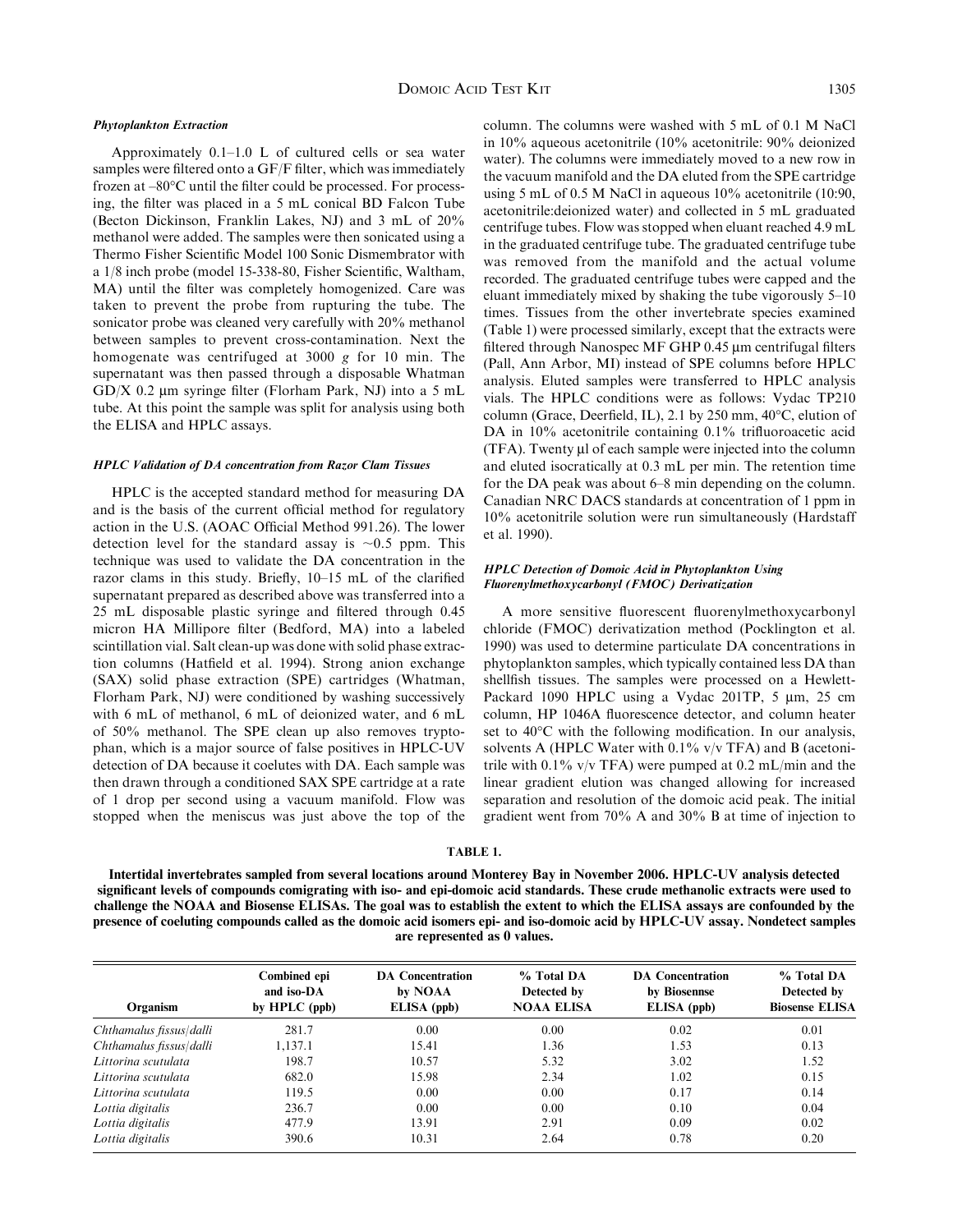$60\%$  A and  $40\%$  B over 0–10 min, then held constant for 10 min; adjusted to 0% A and 100% B from 20–30 min, held isocratic for 2 min; adjusted from 0% A and 100% B to 70% A and 30% B over 2 min, and then held constant at these (initial) conditions until the end of the run at 45 min. Dihydrokainic acid was used as an internal standard, as described by Pocklington et al. (1990).

A subset of phytoplankton samples was validated to confirm the presence of DA (by mass) using liquid chromatography-mass spectrometry (LC-MS) on a ThermoFinnigan Quantum Discovery Max TSQ ESI Mass Spectrometer coupled to a HP 1100 series binary pump HPLC, following the general protocol of Quilliam et al. (1989a). Samples for LC-MS were prepared as for HPLC, but were then dried down under vacuum and redissolved in 100% methanol prior to injection. The HPLC conditions for the reverse phase were programmed for a linear gradient elution of 10:90% acetonitrile:deionized water (both containing 0.1% formic acid) up to 0:100% water:acetonitrile over 30 min.

#### Testing Cross-Reactivity of the ELISA Against Glutamine, Kainic Acid and Putative Isomers Epi-DA and Iso-DA

Domoic acid is structurally similar to glutamine, glutamic acid and kainic acid, all of which can potentially co-occur with DA in sample extracts (Fig. 1). To test for potential crossreactivity with these compounds, the NOAA/MSI ELISA kit was run using concentrations of glutamine, glutamic acid and kainic acid ranging from 10 ppb to 5 ppm. The  $ED_{50}$  for each compound was calculated and then divided by  $ED_{50}$  for DA and multiplied by 100 to determine percent cross-reactivity (Table 2). A majority of DA in razor clams and phytoplankton is in the form shown at the top of Figure 1. However, samples sometimes contain a larger quantity of compounds closely eluting with DA on standard HPLC runs that have been identified as the DA conformers epi- and iso-DA (Wright et al. 1990, Kotaki et al. 2005). To determine if the mAb used in this assay could detect these DA isomers, and the extent of interference by such coeluting compounds present in crude extracts of intertidal barnacle, limpet, and snail samples, crude methanolic extracts of these tissues were assays using HPLC-UV and both the NOAA/MSI and Biosense (Biosense Laboratories, Bergen, Norway) ELISA methods. These intertidal invertebrate extracts exhibited high levels of the putative epi-DA and iso-DA isomers as called by comigration on HPLC chromatograms. These compounds are generally near detection limits in razor clams, crabs, and to a lesser extent in mussels, and therefore these extracts provided novel matrices for evaluating the accuracy of NOAA/MSI ELISA.

#### TABLE 2.

Cross-reactivity of the NOAA/MSI ELISA with kainic acid. glutamine, and glutamic acid.

|               | % Reactivity in the Domoic<br><b>Acid Assay</b> |  |  |
|---------------|-------------------------------------------------|--|--|
| Analyte       |                                                 |  |  |
| Domoic acid   | 100                                             |  |  |
| Kainic acid   | 0.3                                             |  |  |
| Glutamine     | < 0.1                                           |  |  |
| Glutamic acid | < 0.1                                           |  |  |

#### Data Analyses

Analytical results for DA concentrations determined from razor clams, mussels, scallops and phytoplankton cells determined by HPLC, FMOC-HPLC, LC-MS and the NOAA/MSI ELISA were compared using linear regression analysis (Sokal & Rohlf 1995). The performance of the NOAA/MSI and Biosense ELISA kits was also compared using a subset of the phytoplankton samples. This comparison involved simultaneously analyzing phytoplankton extracts using the two kits and comparing the results with those obtained using FMOC-HPLC. All samples were run within a 24 h period to prevent differential degradation of DA, which may occur in some samples. Data were compared using linear regression analysis.

#### RESULTS AND DISCUSSION

The NOAA/MSI ELISA accurately measured NRC standard DA concentrations (Fig. 4) and gave equivalent results for razor clam (Fig. 5), mussel (Fig. 6), scallop (Fig. 7), and phytoplankton extracts (Fig. 8) as obtained when using HPLC, FMOC-HPLC, or LC-MS methods. When the variability in the NOAA/MSI ELISA and FMOC-HPLC method were compared using replicate phytoplankton extracts they were found to be comparable (Fig. 9). The primary advantage of the NOAA/ MSI ELISA over HPLC methods, besides a significantly lower cost per sample was much higher throughput. As many as 36 samples can be completed in <1.5 h after tissue extraction.

The NOAA/MSI format was also flexible. An internal control was incorporated into each strip, which eliminated the necessity of running a standard curve each time the assay was performed. Any unused strips could be removed and stored in a desiccator pouch at  $4^{\circ}$ C for at least six months without compromising assay performance. This allowed as few as 3 samples to be run in real time thereby avoiding the degradation of DA that can occur during storage, particularly once the samples have been extracted (Smith et al. 2006). For example, when phytoplankton samples were run within 24 h using the Biosense ELISA kit, which has been validated by an international collaborative study, and is officially approved by the AOAC International for regulatory detection of DA in shellfish,



Figure 4. Relationship between various concentrations of National Research Council of Canada (NRC) domoic acid standards and the resultant NOAA/Mercury Science (NOAA/MSI) ELISA values determined using 10 different plates.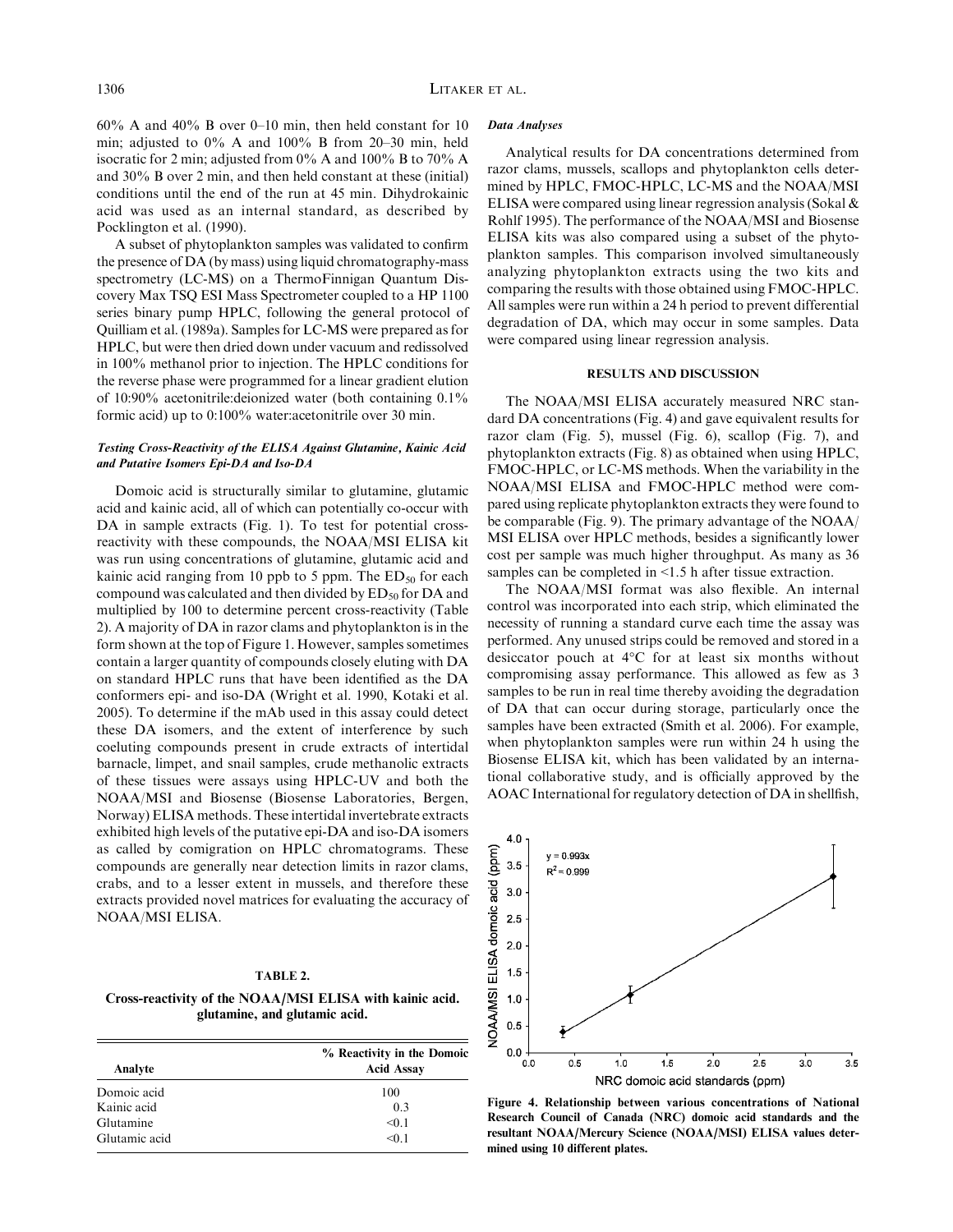

Figure 5. Domoic acid concentrations in razor clam tissues determined from replicate tissue extracts analyzed using HPLC and NOAA/Mercury Science (NOAA/MSI) ELISA. The inset shows an expanded version of the regression analysis for sample containing less than 2.5 ppm domoic acid.

and the NOAA/MSI ELISA kit, equivalent results were obtained (Fig. 10,  $r^2 = 0.97$ ). In contrast, when samples were run two weeks apart the correlation dropped to  $r^2 = 0.79$ , indicating DA degradation.

The ability to efficiently run a small number of samples in real time was not incorporated into other DA ELISA formats. For example, the Biosense DA ELISA kit includes reagents for only two standard curves (product insert), therefore, only two batches of samples can be run per kit. This means that when small numbers of samples are being collected, they may have to be stored until a sufficient number of samples have been accumulated to maximize the number of samples per kit. This could lead to sample degradation and a critical delay in reporting when samples surpass the regulatory limit of 20 ppm.

Another advantage of the NOAA/MSI assay is that it could be run in either a quantitative or screening mode when assaying shellfish tissues. For quantitative analysis, several dilutions were assayed simultaneously to obtain an accurate DA concentration.



Figure 6. Domoic acid concentrations in mussel tissues determined using HPLC and the NOAA/Mercury Science (NOAA/MSI) ELISA. Aliquots from each sample were run simultaneously.



Figure 7. Concentration of domoic acid in scallop tissues extracted from the scallop (Pecten maximus) using the standard NOAA/Mercury Science (NOAA/MSI) protocol.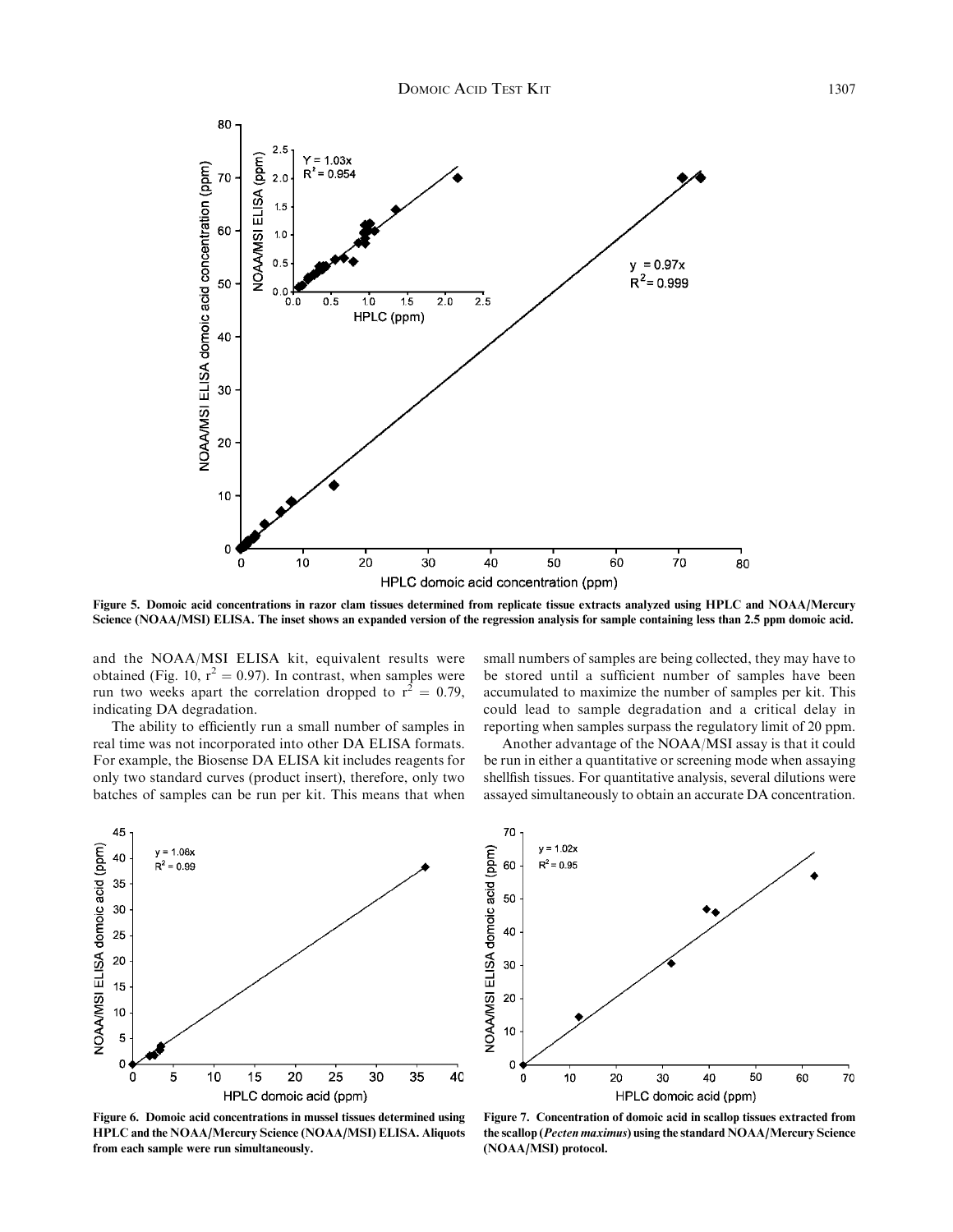

Figure 8. (A) Domoic acid concentrations measured from split phytoplankton sample extracts, which were measured within 24 h by FMOC-HPLC and either the NOAA/Mercury Science (NOAA/MSI) or Biosense ELISAs. (B) Comparison of domoic acid concentrations measured in split samples by either HPLC or ELISA.

Alternatively, to rapidly screen for DA concentrations of concern, the sample extracts were diluted 1:1,000 before running the assay. Taking into account the 1:10 dilution that occurred during the extraction process, the 1:1,000 dilution reduced samples in the 20 ppm DA range to  $\sim$ 2 ppb in the diluted sample. This concentration was within the linear range of the assay (0.1–3 ppb). Tissue samples with 5–10 fold less DA, and far below levels of concern, would show no detectible DA at this dilution. Tissues containing initial DA concentrations >30 ppm would be off scale and indicate a significant DA concentration requiring action. Any samples from this rapid screening that were of concern could then be diluted and run again to obtain an accurate concentration. The NOAA/MSI ELISA test kit also comes with a simple Excel spreadsheet, which allowed the toxin concentrations to be quickly and easily calculated in either a quantitative or rapid screening mode. All that had to be entered was the  $B<sub>o</sub>$  (no DA added) and sample absorbance data from each strip, the weight of the extracted tissue samples, and the extraction volumes.



Figure 9. Comparison of the variability between phytoplankton extracts measured using FMOC-HPLC  $(\square)$  and the NOAA/Mercury Science ELISA ( $\blacklozenge$ ). Error bars indicate  $\pm 1$  SD. Because the error bars largely overlap, for clarity, the standard deviation for the FMOC-HPLC is plotted in the horizontal direction and the NOAA ELISA in the vertical direction.

The NOAA/MSI and Biosense ELISA kits were tested against crude methanolic extracts of several intertidal invertebrates, which HPLC identified as containing >100 ppb levels of epi-DA and iso-DA. These compounds are reported to be less toxic DA congeners based on receptor binding assays (Sawant et al. 2007). Results from both ELISA kits revealed the presence of only trace amounts of DA equivalents in the extracts. The NOAA/MSI ELISA cross-reactivity with these compounds ranged from 0% to 5.3% and the Biosense ELISA crossreactivity from 0.01% to 1.5% (Table 1) indicating that the ELISA assays are relatively insensitive to cogener interference. It should also be noted that the regulatory methods for assessing human safety are currently based on measuring DA alone, not the combination of DA, iso-DA and epi-DA. These results indicated that both the NOAA/MSI and Biosense



Figure 10. NOAA/MSI ELISA versus Biosense ELISA for phytoplankton samples when the two assays were run several weeks apart showing the increased variability, caused by differential degradation or absorption rates, when samples are not measured within the same 24 h period.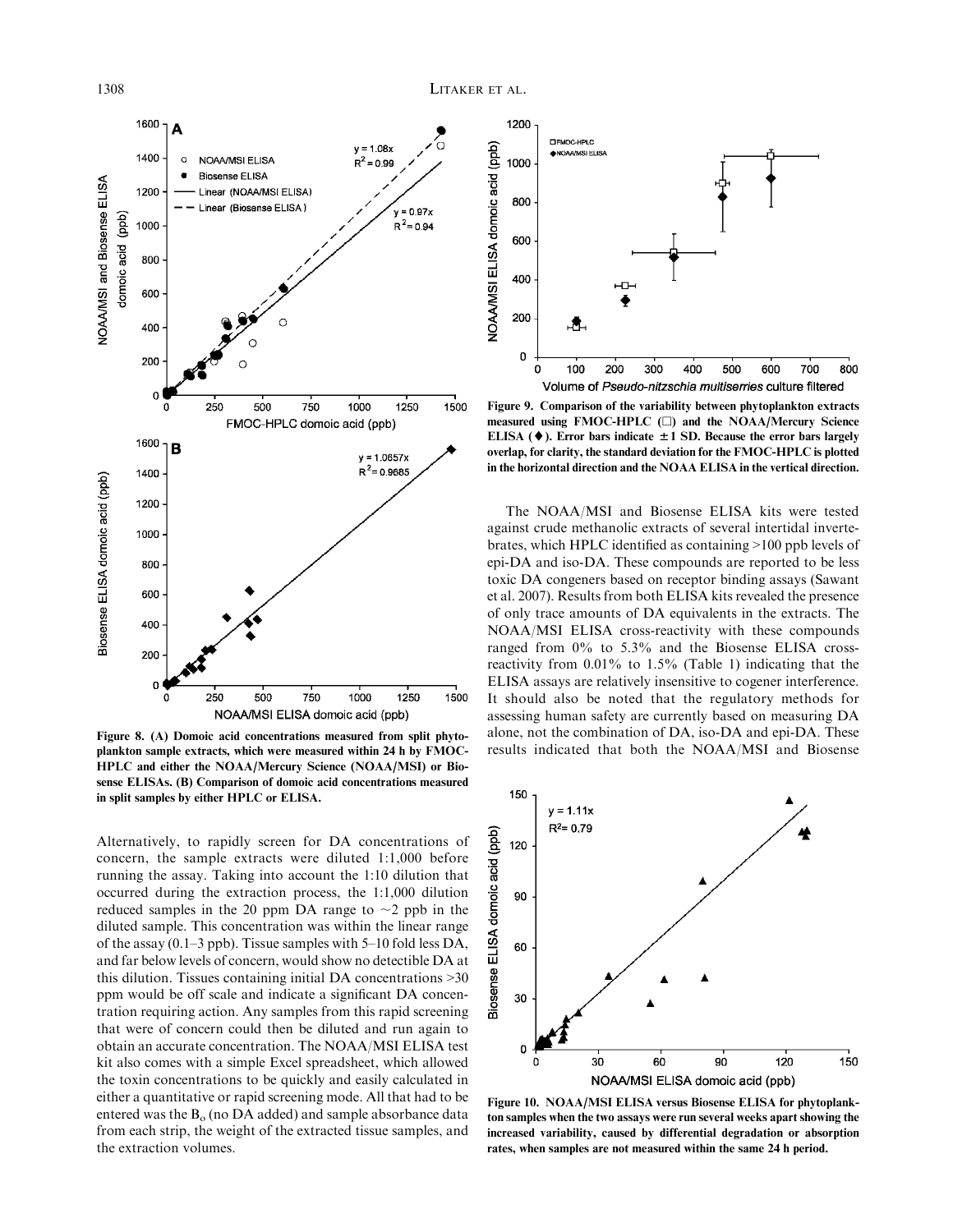ELISA methods provide DA values comparable to the HPLC values currently used as a basis for regulatory decisions.

Measuring low concentrations of DA in real time is particularly important because the presence or absence of DA contamination is frequently patchy and associated with variable onshore transport of toxic phytoplankton blooms (e.g., Trainer et al. 2002). Depending on prevailing winds and currents, one harvest area can become highly contaminated over a short period whereas adjacent regions remain uncontaminated (Trainer et al. 2000). These differentially affected regions frequently include areas where significant commercial and recreational clam harvests occur. This variability complicates monitoring programs designed to protect human health. The current standard practice involves shipping shellfish samples to a centralized facility for HPLC analyses, introducing delays between 3–14 days from the date of sample collection to reporting results. This turnaround time is too slow to adequately protect subsistence shellfish harvesters who rely on clams consumed within a day or two of harvest. The cost of HPLC analysis is also relatively high per sample and requires a substantially higher capital investment compared with the NOAA/MSI ELISA method. Having an economical technique for better assessing the degree of contamination locally, and in real time, is of great value for local resource managers and public health officials.

The ability to detect DA in phytoplankton using the NOAA/ MSI kits would further benefit environmental monitoring programs designed to detect the early onset of toxic Pseudonitzschia blooms. It is known that increases in the Pseudo-nitzschia capable of producing DA often precedes the contamination of shellfish and other filter feeders by a week or two (Trainer & Suddleson 2005). A combination of cell counts and direct toxicity measurements should provide timely predictions for marine resource managers and public health officials. The kit is now commercially available with MSI authorized to market, manufacture and distribute the 96-well plate format test kits. We anticipate completing the necessary validation procedures

- Adamczyk, M., A. Buko, Y. Y. Chen, J. R. Fishpaugh, J. C. Gebler & D. D. Johnson. 1994. Characterization of protein-hapten conjugates. 1. Matrix-assisted laser desorption ionization mass spectrometry of immune BSA-hapten conjugates and comparison with other characterization methods. Bioconjug. Chem. 5:631–635.
- Adams, N. G., M. Lesoing & V. L. Trainer. 2000. Environmental conditions associated with domoic acid in razor clams on the Washington coast. J. Shellfish Res. 19:1007–1015.
- Brodie, E. C., F. M. D. Gulland, D. J. Greig, M. Hunter, J. Jaakola, J. St. Leger, T. A. Leighfield & F. M. Van Dolah. 2006. Domoic acid causes reproductive failure in California sea lions (Salophus californianus). Mar. Mamm. Sci. 22:700–707.
- Fenderson, B. A., D. A. O'Brien, C. F. Millette & E. M. Eddy. 1984. Stage specific expression of three cell surface carbohydrate antigens during murine spermatogenesis detected with monoclonal antibodies. Dev. Biol. 103:117–131.
- Fritz, L., M. A. Quilliam, J. L. C. Wright, A. M. Beale & T. M. Work. 1992. An outbreak of domoic acid poisoning attributed to the pennate diatom Pseudonitzschia australis. J. Phycol. 28:439–442.
- Hardstaff, W. R., W. D. Jamieson, J. E. Milley, M. A. Quilliam & P. G. Sim. 1990. Reference materials for domoic acid, a marine neurotoxin. Fresenius J. Anal. Chem. 338:520–525.
- Hatfield, C. L., J. C. Wekell, E. J. Gauglitz, Jr. & H. J. Barnett. 1994. Salt clean-up procedure for the determination of domoic acid by HPLC. Nat. Toxins 2:206–211.

to qualify the 96 well plate format for regulatory use by public health officials. We are also developing a field test kit that can be used to detect DA levels in shellfish tissues above or below 20 ppm within 10 min after extraction. The test will require no laboratory equipment other than a homogenizer and can be used directly in the field by non-technical personnel, including shellfish harvesters and members of citizen monitoring groups and local volunteers.

In summary, the NOAA/MSI ELISA test kit provides an accurate, flexible and cost effective method for measuring DA in clam, mussel and scallop tissues, as well as in phytoplankton samples. The assay yields concentrations for DA that are indistinguishable from those obtained by HPLC. With further validation, the NOAA/MSI ELISA kit is expected to be approved as a regulatory method for making decisions concerning public health. The short assay (1.5-h) processing time, and relatively low cost, compared with HPLC analysis, mean that the ELISA can be used in more remote locations by environmental managers and public health officials to provide near real-time monitoring capacities.

#### ACKNOWLEDGMENTS

The authors thank Mitch Lesoing and Mel Moon of the Quileute Tribe whose initial request for development of a domoic test kit and constant encouragement were key to the success of the test kit. This work was supported by a competitive grant awarded by the MERHAB program specifically for assay development as well as a NOAA NCCOS Ecology and Oceanography of Harmful Algal Blooms (ECOHAB) grant GAD# R83-1705) and two Monitoring and Event Response for Harmful Algal Blooms (MERHAB) grants: NA04NOS4780239-03 and NA05NOS4781228. J. Bastion and A. Odell's participation was funded by a surcharge to the Washington State shellfish license provided or ORHAB. Jonathan Deeds provided helpful edits and suggestions.

#### LITERATURE CITED

- Horner, R. A. & J. R. Postel. 1993. Toxic diatoms in western Washington waters (U.S. west coast). Hydrobiologia 269/270:197– 205.
- Horner, R. A., D. L. Garrison & F. G. Plumley. 1997. Harmful algal blooms and red tide problems on the United States west coast. Limnol. Oceanogr. 42:1076–1088.
- Kotaki, Y., E. F. Furio, M. Satake, N. Lundholm, T. Katayama, K. Koike, V. P. Fulgueras, F. A. Bajarias, Y. Takata, K. Kobayashi, S. Sato, Y. Fukuyo & M. Kodama. 2005. Production of isodomoic acids A and B as major toxin components of a pennate diatom Nitzschia navis-varingica. Toxicon 46:946–953.
- Kreuder, C., M. A. Miller, D. A. Jessup, L. J. Lowenstine, M. D. Harris, J. A. Ames, T. E. Carpenter, P. A. Conrad & J. A. K. Mazet. 2003. Patterns of mortality in the southern sea otter (Enhydra Lutris nereis) from 1998–2001. J. Wildl. Dis. 39:495–509.
- Lefebvre, K. A., S. Bargu, T. Kieckhefer & M. W. Silver. 2002. From sanddabs to blue whales: the pervasiveness of domoic acid. Toxicon 40:971–977.
- Pocklington, R., J. E. Milley, S. S. Bates, C. J. Bird, A. S. W. de Freitas & M. A. Quilliam. 1990. Trace determination of domoic acid in seawater and phytoplankton by high performance liquid chromatography of the fluorenylmethoxycarbonyl (FMOC) derivative. Int. J. Environ. Anal. Chem. 38:351–368.
- Quilliam, M. A. & J. L. C. Wright. 1989. The amnesic shellfish poisoning mystery. Anal. Chem. 61:1053A–1060A.